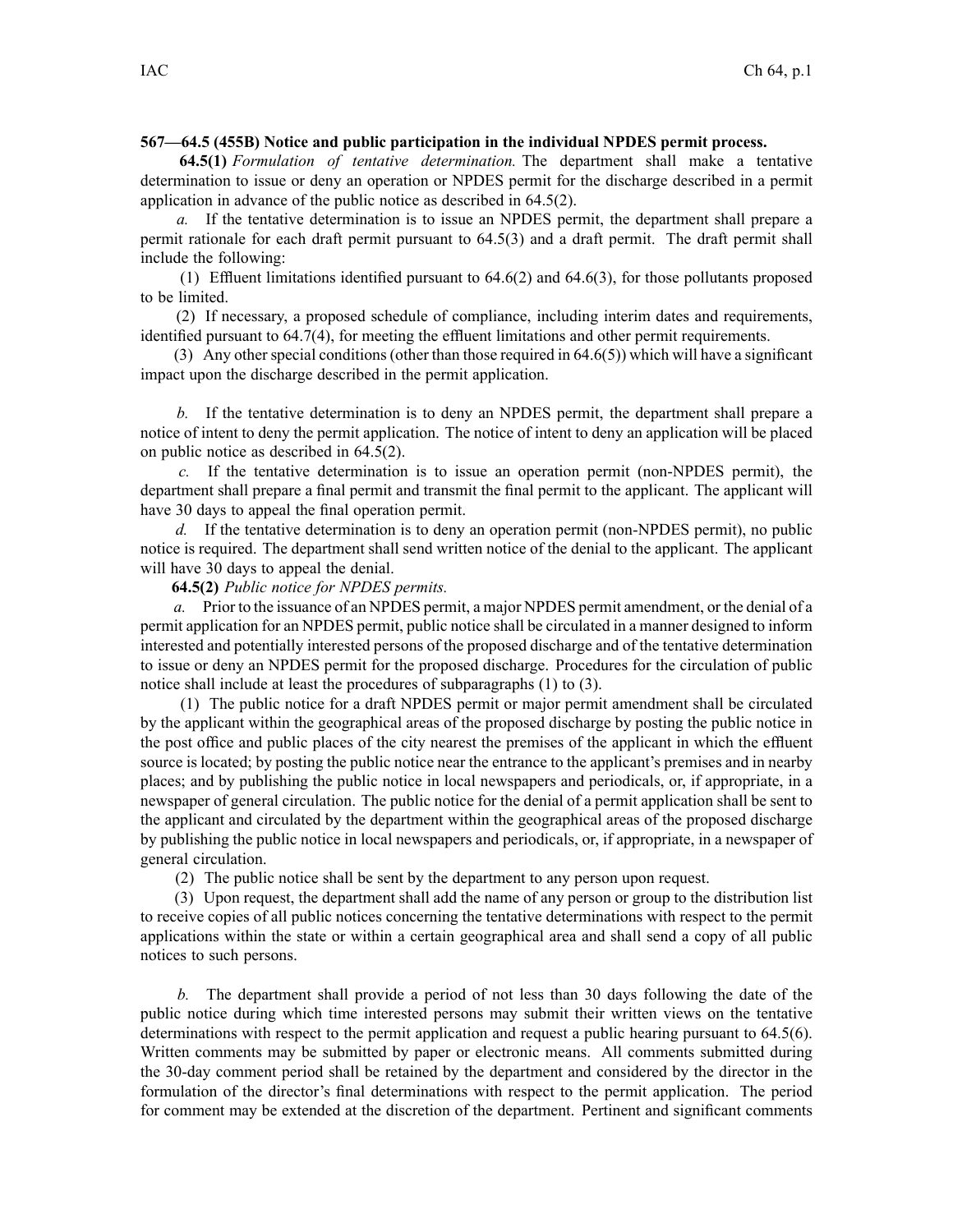received during either the original comment period or an extended comment period shall be responded to in <sup>a</sup> responsiveness summary pursuan<sup>t</sup> to 64.5(8).

*c.* The contents of the public notice of <sup>a</sup> draft NPDES permit, <sup>a</sup> major permit amendment, or the denial of <sup>a</sup> permit application for an NPDES permit shall include at least the following:

(1) The name, address, and telephone number of the department.

(2) The name and address of each applicant.

(3) A brief description of each applicant's activities or operations which result in the discharge described in the permit application (e.g., municipal waste treatment plant, corn wet milling plant, or meat packing plant).

(4) The name of the waterway to which each discharge of the applicant is made and <sup>a</sup> short description of the location of each discharge of the applicant on the waterway indicating whether such discharge is <sup>a</sup> new or an existing discharge.

(5) A statement of the department's tentative determination to issue or deny an NPDES permit for the discharge or discharges described in the permit application.

(6) A brief description of the procedures for the formulation of final determinations, including the 30-day comment period required by paragraph *"b"* of this subrule, procedures for requesting <sup>a</sup> public hearing and any other means by which interested persons may influence or comment upon those determinations.

(7) The address, telephone number, and E-mail address of places at which interested persons may obtain further information, reques<sup>t</sup> <sup>a</sup> copy of the tentative determination and any associated documents prepared pursuan<sup>t</sup> to 64.5(1), reques<sup>t</sup> <sup>a</sup> copy of the permit rationale described in 64.5(3), and inspect and copy permit forms and related documents.

*d.* No public notice is required for <sup>a</sup> minor permit amendment, including an amendment to correct typographical errors, include more frequent monitoring requirements, revise interim compliance schedule dates, change the owner name or address, include <sup>a</sup> local pretreatment program, or remove <sup>a</sup> point source outfall that does not result in the discharge of pollutants from other outfalls.

*e.* No public notice is required when <sup>a</sup> reques<sup>t</sup> for <sup>a</sup> permit amendment or <sup>a</sup> reques<sup>t</sup> for <sup>a</sup> termination of <sup>a</sup> permit is denied. The department shall send written notice of the denial to the requester and the permittee only. No public notice is required if an applicant withdraws <sup>a</sup> permit application.

**64.5(3)** *Permit rationales and notices of intent to deny.*

*a.* When the department has made <sup>a</sup> determination to issue an NPDES permit as described in 64.5(1), the department shall prepare and, upon request, shall send to any person <sup>a</sup> permit rationale with respec<sup>t</sup> to the application described in the public notice. The contents of such permit rationales shall include at least the following information:

(1) A detailed description of the location of the discharge described in the permit application.

(2) A quantitative description of the discharge described in the permit application which includes:

1. The average daily discharge in pounds per day of any pollutants which are subject to limitations or prohibitions under 64.7(2) or Section 301, 302, 306 or 307 of the Act and regulations published thereunder; and

2. For thermal discharges subject to limitation under the Act, the average and maximum summer and winter discharge temperatures in degrees Fahrenheit.

(3) The tentative determinations required under 64.5(1).

(4) A brief citation, including <sup>a</sup> brief identification of the uses for which the receiving waters have been classified, of the water quality standards applicable to the receiving waters and effluent standards and limitations applicable to the proposed discharge.

(5) An explanation of the principal facts and the significant factual, legal, methodological, and policy questions considered in the preparation of the draft permit.

(6) Any calculations or other necessary explanation of the derivation of effluent limitations.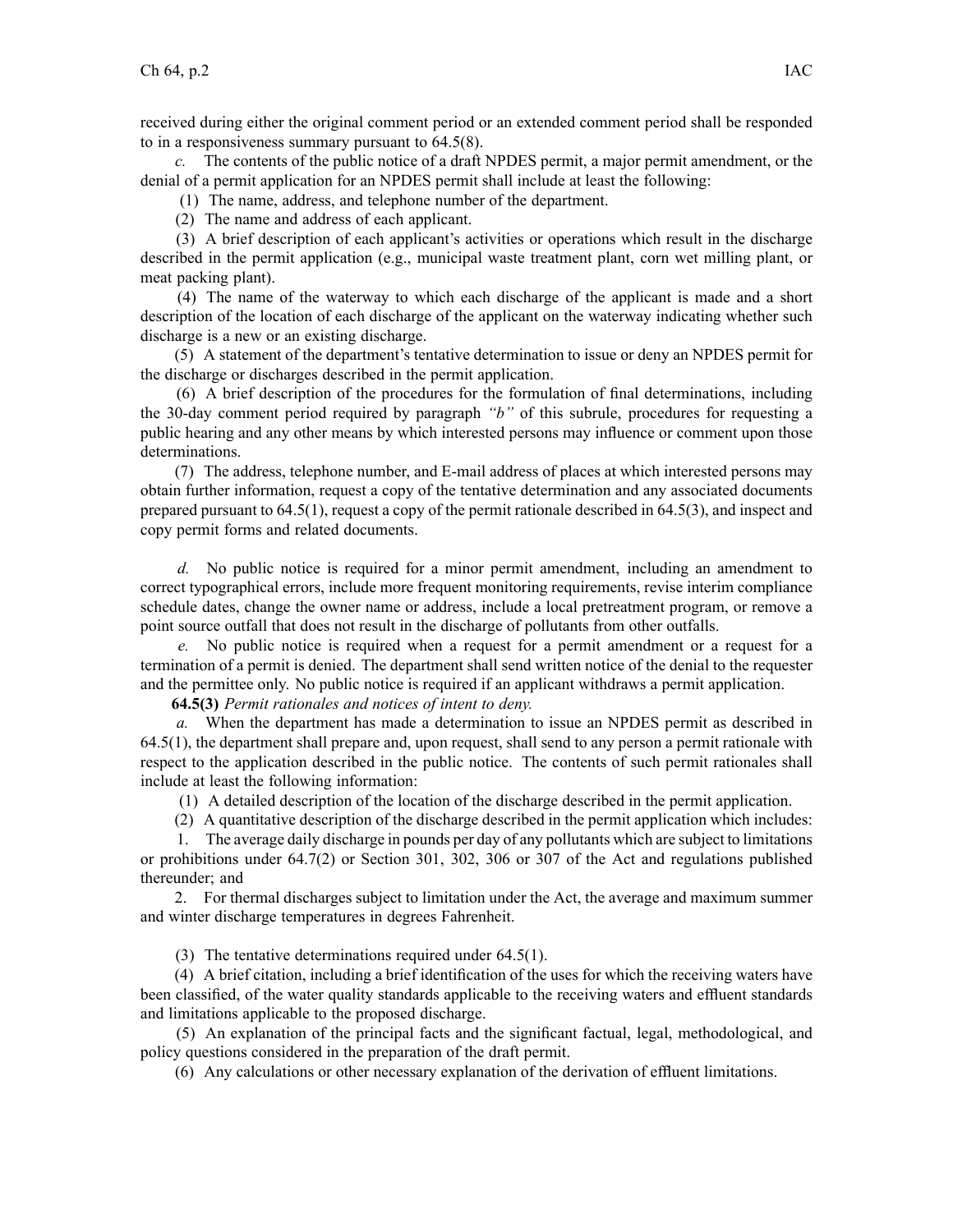*b.* When the department has made <sup>a</sup> determination to deny an application for an NPDES permit as described in 64.5(1), the department shall prepare and, upon request, shall send to any person <sup>a</sup> notice of intent to deny with respec<sup>t</sup> to the application described in the public notice. The contents of such notice of intent to deny shall include at least the following information:

- (1) A detailed description of the location of the discharge described in the permit application; and
- (2) A description of the reasons supporting the tentative decision to deny the permit application.

*c.* When the department has made <sup>a</sup> determination to issue an operation permit as described in 64.5(1), the department shall prepare <sup>a</sup> short description of the waste disposal system and the reasons supporting the decision to issue an operation permit. The description shall be sent to the operation permit applicant upon request.

*d.* When the department has made <sup>a</sup> determination to deny an application for an operation permit as described in 64.5(1), the department shall prepare and send written notice of the denial to the applicant only. The written denial shall include <sup>a</sup> description of the reasons supporting the decision to deny the permit application.

*e.* Upon request, the department shall add the name of any person or group to <sup>a</sup> distribution list to receive copies of permit rationales and notices of intent to deny and shall send <sup>a</sup> copy of all permit rationales and notices of intent to deny to such persons or groups.

**64.5(4)** *Notice to other governmen<sup>t</sup> agencies.* Prior to the issuance of an NPDES permit, the department shall notify other appropriate governmen<sup>t</sup> agencies of each complete application for an NPDES permit and shall provide such agencies an opportunity to submit their written views and recommendations. Notifications may be distributed and written views or recommendations may be submitted by paper or electronic means. Procedures for such notification shall include the procedures of paragraphs *"a"* to *"f."*

*a.* At the time of issuance of public notice pursuan<sup>t</sup> to 64.5(2), the department shall transmit the public notice to any other state whose waters may be affected by the issuance of the NPDES permit. Each affected state shall be afforded an opportunity to submit written recommendations to the department and to the regional administrator which the director may incorporate into the permit if issued. Should the director fail to incorporate any written recommendation thus received, the director shall provide to the affected state or states and to the regional administrator <sup>a</sup> written explanation of the reasons for failing to accep<sup>t</sup> any written recommendation.

*b.* At the time of issuance of public notice pursuant to  $64.5(2)$ , the department shall send the public notice for proposed discharges (other than minor discharges) into navigable waters to the appropriate district engineer of the army corps of engineers.

(1) The department and the district engineer for each corps of engineers district within the state may arrange for: notice to the district engineer of minor discharges; waiver by the district engineer of the right to receive public notices with respec<sup>t</sup> to classes, types, and sizes within any category of point sources and with respec<sup>t</sup> to discharges to particular navigable waters or parts thereof; and any procedures for the transmission of forms, period of comment by the district engineer (e.g., 30 days), and for objections of the district engineer.

(2) A copy of any written agreemen<sup>t</sup> between the department and <sup>a</sup> district engineer shall be forwarded to the regional administrator and shall be available to the public for inspection and copying in accordance with 567—Chapter 2.

*c.* Upon request, the department shall send the public notice to any other federal, state, or local agency, or any affected county, and provide such agencies an opportunity to respond, comment, or reques<sup>t</sup> <sup>a</sup> public hearing pursuan<sup>t</sup> to 64.5(6).

*d.* The department shall send the public notice for any proposed NPDES permit within the geographical area of <sup>a</sup> designated and approved managemen<sup>t</sup> agency under Section 208 of the Act (33 U.S.C.1288).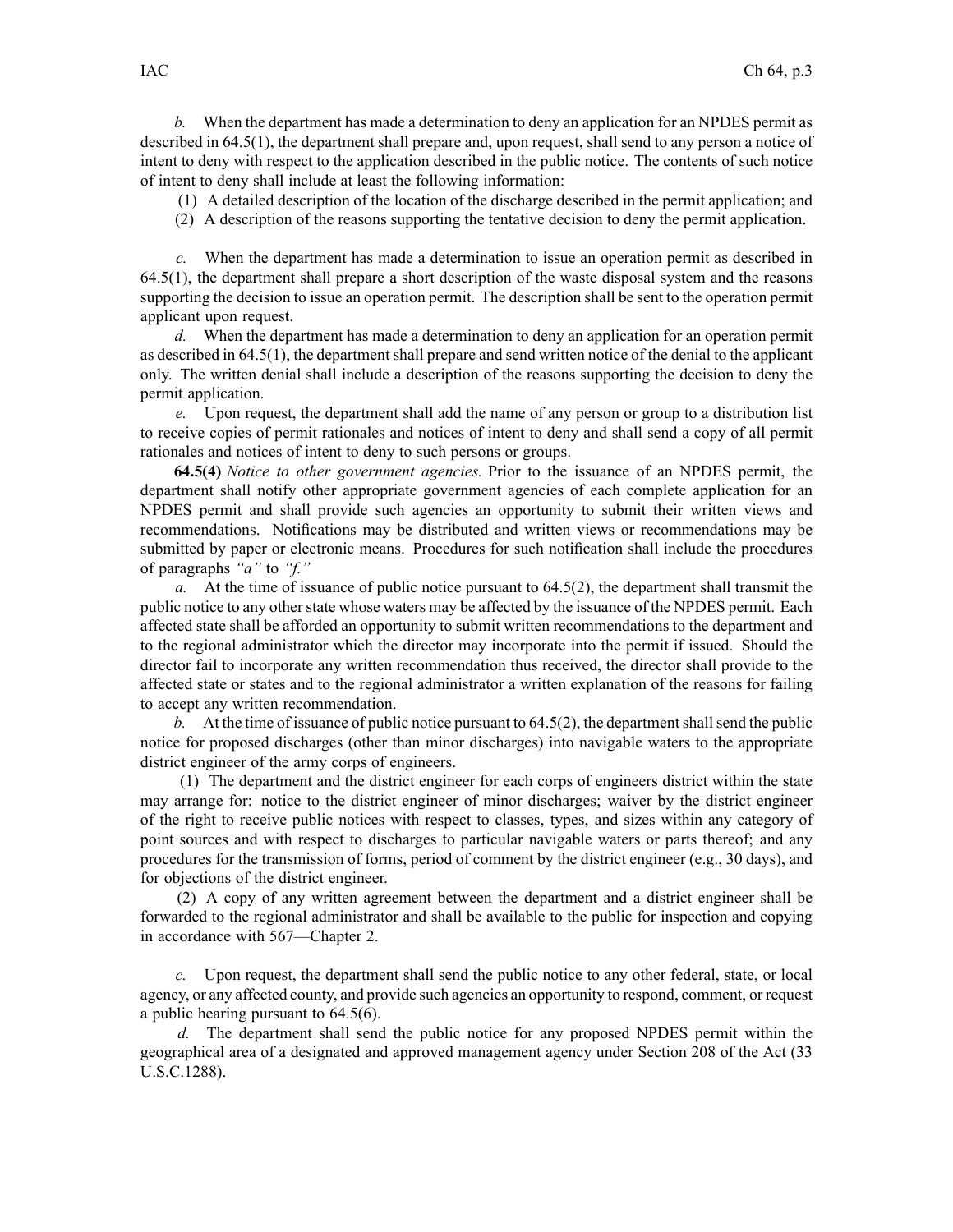*e.* The department shall send the public notice to the local board of health for the purpose of assisting the applicant in coordinating the applicable requirements of the Act and Iowa Code chapter 455B with any applicable requirements of the local board of health.

*f.* Upon request, the department shall provide any of the entities listed in 64.5(4)*"a"* through *"e"* with a copy of the permit rationale, permit application, or proposed permit prepared pursuant to 64.5(1).

**64.5(5)** *Public access to NPDES information.* The records of the department connected with NPDES permits are available for public inspection and copying to the extent provided in 567—Chapter 2.

**64.5(6)** *Public hearings on proposed NPDES permits.* The applicant, any affected state, the regional administrator, or any interested agency, person or group of persons may reques<sup>t</sup> or petition for <sup>a</sup> public hearing with respec<sup>t</sup> to an NPDES application. Any such reques<sup>t</sup> shall clearly state issues and topics to be addressed at the hearing. Any such reques<sup>t</sup> or petition for public hearing must be filed with the director within the 30-day period prescribed in 64.5(2)*"b"* and shall indicate the interest of the party filing such reques<sup>t</sup> and the reasons why <sup>a</sup> hearing is warranted. The director shall hold an informal and noncontested case hearing if there is <sup>a</sup> significant public interest (including the filing of requests or petitions for such hearing) in holding such <sup>a</sup> hearing. Frivolous or insubstantial requests for hearing may be denied by the director. Instances of doubt should be resolved in favor of holding the hearing. Any hearing held pursuan<sup>t</sup> to this subrule shall be held in the geographical area of the proposed discharge, or other appropriate area in the discretion of the director, and may, as appropriate, consider related groups of permit applications.

**64.5(7)** *Public notice of public hearings on proposed NPDES permits.*

*a.* Public notice of any hearing held pursuan<sup>t</sup> to 64.5(6) shall be circulated at least as widely as was the notice of the tentative determinations with respec<sup>t</sup> to the permit application.

(1) Notice shall be published in at least one newspaper of general circulation within the geographical area of the discharge;

(2) Notice shall be sent to all persons and governmen<sup>t</sup> agencies which received <sup>a</sup> copy of the notice for the permit application;

(3) Notice shall be mailed to any person or group upon request; and

(4) Notice pursuan<sup>t</sup> to subparagraphs (1) and (2) of this paragraph shall be made at least 30 days in advance of the hearing.

*b.* The contents of public notice of any hearing held pursuan<sup>t</sup> to 64.5(6) shall include at least the following:

(1) The name, address, and telephone number of the department;

(2) The name and address of each applicant whose application will be considered at the hearing;

(3) The name of the water body to which each discharge is made and <sup>a</sup> short description of the location of each discharge to the water body;

(4) A brief reference to the public notice issued for each NPDES application, including the date of issuance;

(5) Information regarding the time and location for the hearing;

(6) The purpose of the hearing;

(7) A concise statement of the issues raised by the person or persons requesting the hearing;

(8) The address and telephone number of the premises where interested persons may obtain further information, reques<sup>t</sup> <sup>a</sup> copy of the draft NPDES permit prepared pursuan<sup>t</sup> to 64.5(1), reques<sup>t</sup> <sup>a</sup> copy of the permit rationale prepared pursuan<sup>t</sup> to 64.5(3), and inspect and copy permit forms and related documents;

(9) A brief description of the nature of the hearing, including the rules and procedures to be followed; and

(10)The final date for submission of comments (paper or electronic) regarding the tentative determinations with respec<sup>t</sup> to the permit application.

**64.5(8)** *Response to comments.* At the time <sup>a</sup> final NPDES permit is issued, the director shall issue <sup>a</sup> response to significant and pertinent comments in the form of <sup>a</sup> responsiveness summary. A copy of the